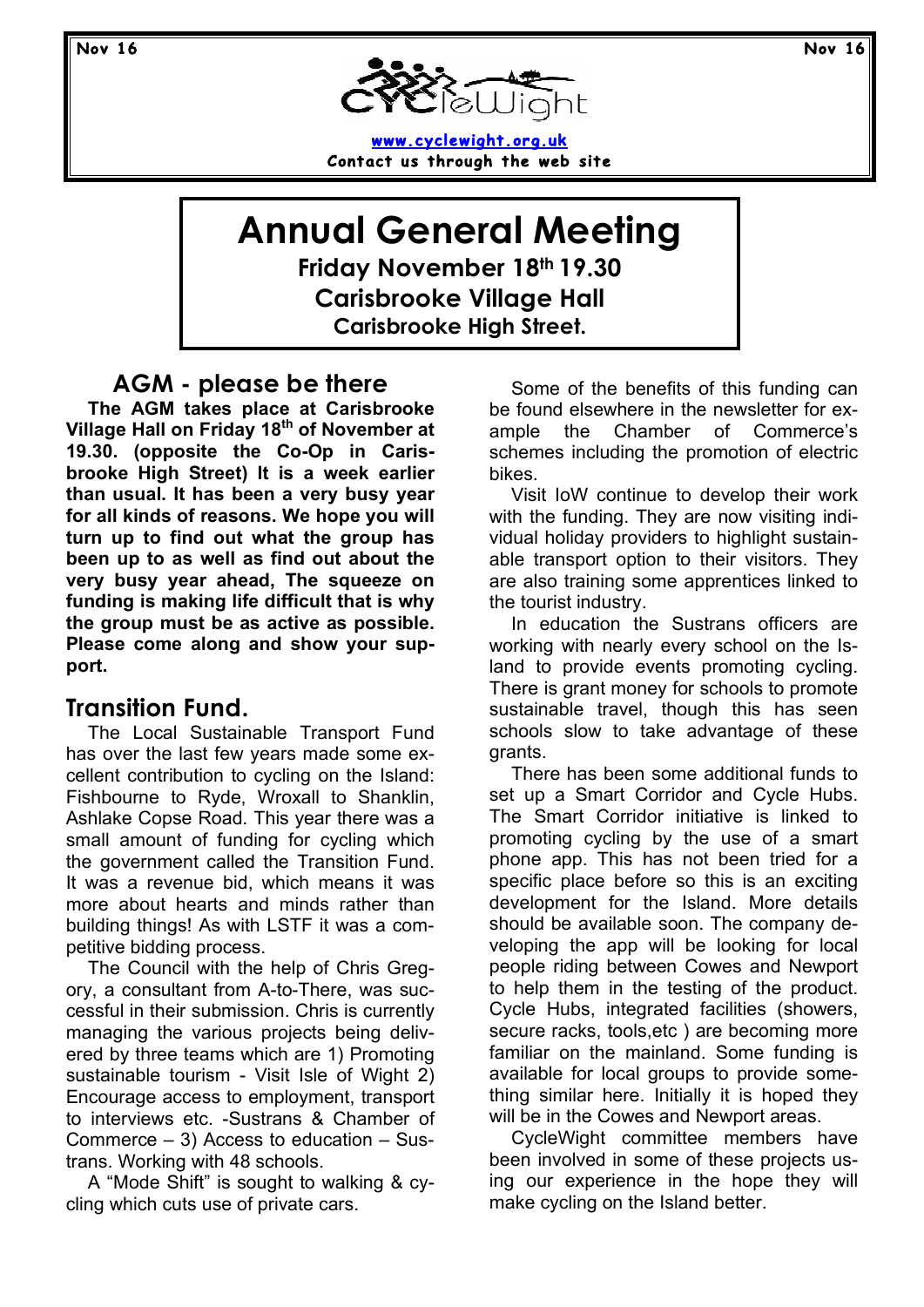## **Cyclists' Breakfast**

It was all a bit last minute but the committee decided to have a cyclists' breakfast to celebrate national Bike to Work today on Wednesday 14<sup>th</sup> September. The Chamber of Commerce were very supportive and provided sponsorship for the event.

As with the last few breakfasts we decided to put up our breakfast delights at the junction on Sea Street/Quay Street. We



must have broken our record. A record 87 people attended. (and without most of the Tints) What was interesting was the 80 cyclists who passed by and did not stop. It just goes to show what a large number of people use their bikes to commute. If they were all CW members and were active in campaigning what a difference would that make!

A big thank you to everyone who turned up to help. Biggest thanks to Andy Newman and his van. It made such a big difference to the event. And he ended up making teas and coffees too.

#### **20 MPH Conference**

A conference to promote 20mph limits on the Island was organised by Councillor Julie Jones-Evans. She had been prompted to do so by her constituents complaining about cars coming through residential areas at inappropriate speeds.

Rod King the founder and the campaign director of '20s' Plenty' came to address the conference. In his presentation he explained the reasons why he believes that 20mph speed limit is plenty for residential areas. Rod emphasised how much more effective were schemes if it was a bottom up approach was taken.

There has been research into their effectiveness. It would be fair to say that is not all

positive. What is undeniable is where the average speed is high, even in 30mph zones, it does make a marked difference. A really interesting point is that residents have a perception of greater safety even those who live on roads where the average speed had dropped very little. Hopefully this would encourage people to walk and cycle.

One of the important points made is the fact that people are likely to survive in a 20mph collision but not at 30mph.

The conference heard that regulations have been changed recently to relax requirements for sign, traffic calming and lighting. Hence the schemes were cheaper to introduce. Many local authorities on the mainland have introduced 20 limits. It is estimated that approximately 25% of the population now live in such areas. Other guests were invited to make presentations including Public Health, Cllr Geoff Lumley, Island Roads and CycleWight.

It was interesting to note that the majority of people attending were from the villages around the Island as well as concerned relatives from some schools who did not have traffic calming in their area.

A motion was presented to the full council the following day (19 October) to introduce 20mph limits more widely on the Island, which was passed. This is only the beginning of the process. A report has now to be written which is then formally presented to the Council to adopt the initiative as well as

# 20's Plenty for Us

... making your place a better place to be

seek ways to fund any changes made.

Some officials at the conference did not appear positive to such a move. If this idea is to be adopted Councillors and the general population will need to make sure that their views are reflected. The final presentation of the day reinforced this point. It was by a Councillor from Chichester. She faced opposition from a variety of sources but by mobilising a whole raft of different groups they achieved a citywide 20mph zone. Funding is an issue but interestingly Rod pointed out during Sarah's presentation that introductions of these schemes have such beneficial consequences that funding is usually forthcoming.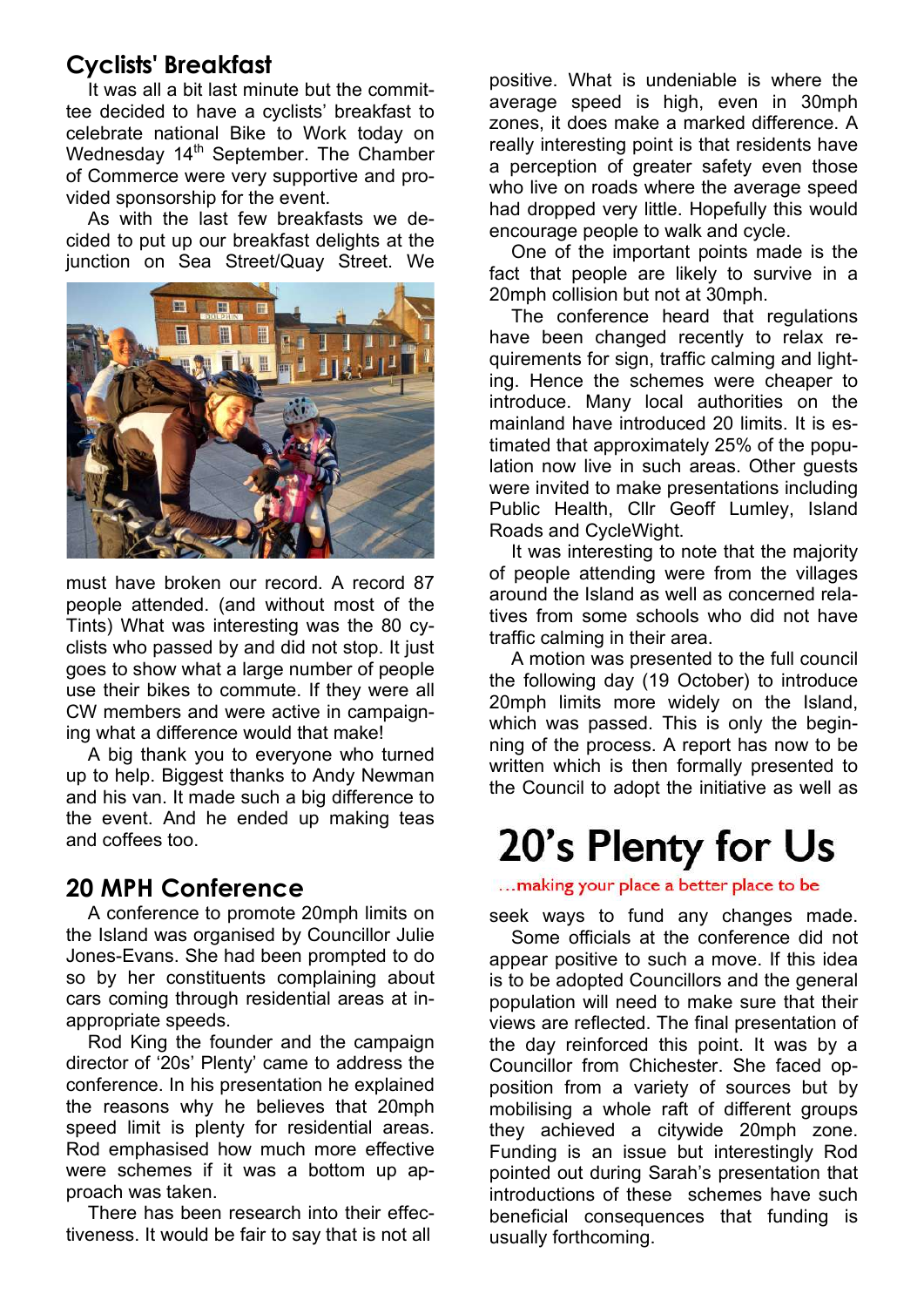## **Cycle Festival**

The Cycle Festival as you will know did not run this year. There has been much discussion about this including a lively debate on the CW Facebook page.

GP Sports, who have put on several events on the Island including a sportive and the Spyvelo Cycle Cross Cup are willing to take on the event in a hope to keep it going. Their draft plan for is to hold a series of events over a week including the two weekends. The last week of September is proposed, with a possible launch event at Northwood House. On the Saturday there would be ride-outs from the launch venue and on the Sunday a proper ride would be staged. There would be local food, a bar, and other aspects of the Island would be promoted. With the assistance of local clubs and organisations there would be rides each weekday.

The second weekend would move to a different location, which could be at Shorewell Mountain Bike centre. It may be possible that a round of the Wessex Cyclo Cross league round could be held, with a party in the evening. A Seven Hills Killer type event would also be high on the list. An Isle of Wight Cycling Festival Ltd would be formed to cover insurance. Events would need cooperation from cycling clubs, especially for rides in the week. The proposition has been discussed with other organizations.

The IW Cycling Festival website is well known and established and so hopefully could still be utilized. Many of the rides were free but as it is unclear whether the Council would continue to insure the event. There most probably would be a levy of £2-3 as for any British Cycling event to cover costs. The insurance terms would also determine whether safety qualified ride leaders were required.

The Festival was discussed at the Cycle Forum. It was hoped that to encourage as many people as possible to join in there would some charity events. It was also mentioned about the timing for example building on the Randonnée in May but at this time it had been decided to leave it in September. A different period could be chosen in 2018 depending on its success. It was felt by some that the Festival could be organised by a non- commercial company.

### **Sustrans Conference**

Tom Ransom a Sustrans Schools Officer on the Island attended the Sustrans conference in Wolverhampton and has written a brief report of his visit. "There were lightning talks, case studies and workshops. There were slides from the "Community Street Design" workshop where one idea was to incorporate large plastic leaves into the road surface to convey shared used perception. If Access Funding became available there may be some opportunity to take advantage of this." Tom has made contact with the Sustrans Head of Design/ who would be willing to come to theIsland.

#### **Bashing!**

Many of us are familiar with the 'hashing'; an informal running group based on a hare laying a trail and hounds doing the chasing. The Isle of Wight Hash House Harriers have now gone the extra mile! They are retaining the same principle but doing it on bikes. Hence bashing!

Flour is used to mark the trail. The trail periodically ends at a "check" and the pack must find where it begins again; often the trail includes false trails and short cuts. These features are designed to keep the pack together despite differences in fitness level or speed, as front-bashers are forced to slow down to find the "true" trail, allowing stragglers to catch up.

At the moment they meet on their bikes once a month. Bash events are open to the public and require no reservation or membership, but most require a small fee, referred to as "bashcash", to cover the costs incurred, such as insurance, away days or sundry expenses. The end of a trail is an opportunity to socialise and have a drink. Beerpump at iped@iwhhh.org.uk

http://home.clara.net/longwood/iwhhh/index 1.htm

**Bashers at a check point while someone looks for the rest of the route**